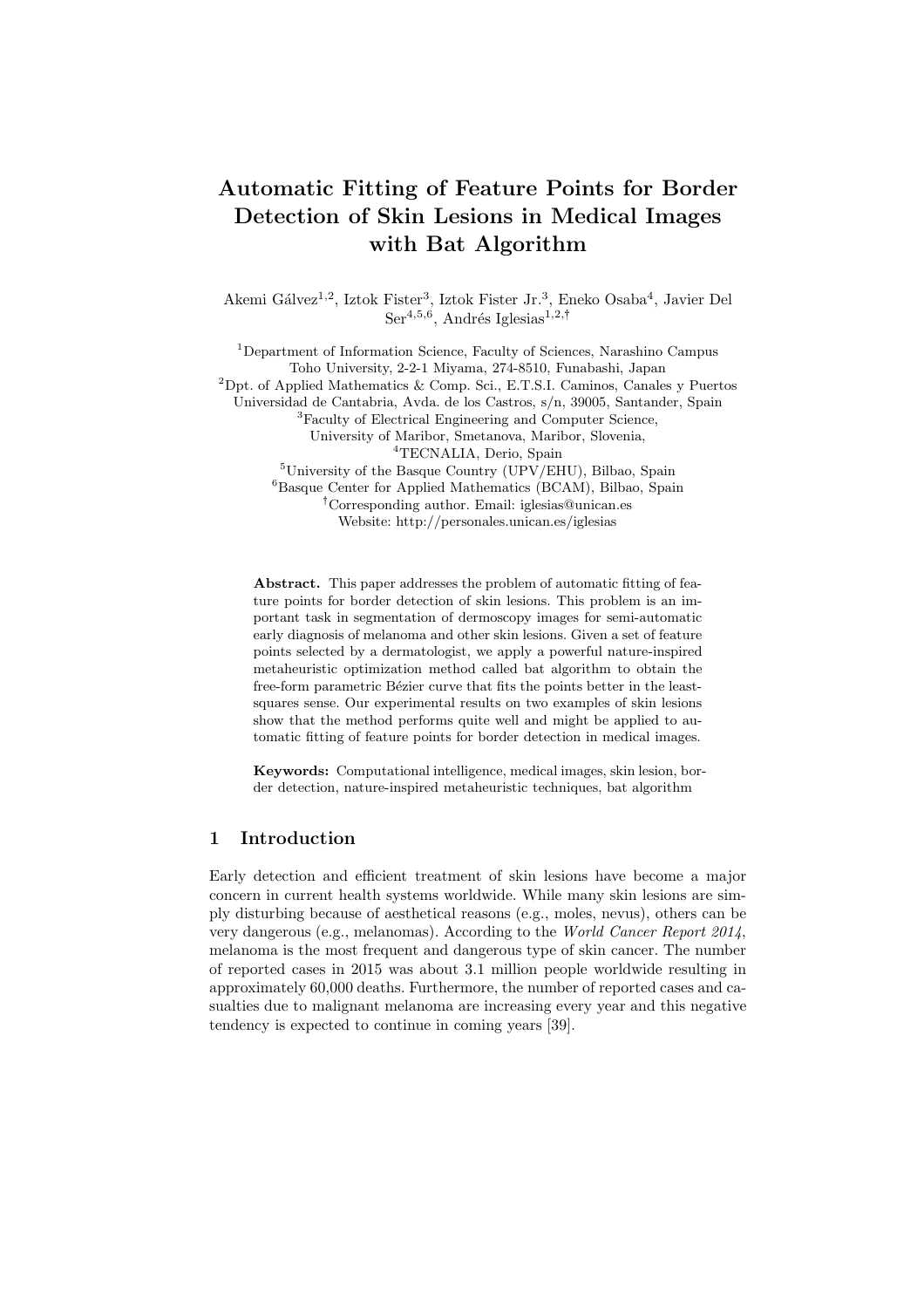Visual inspection by a specialist is the most common diagnostic procedure. However, it is difficult to distinguish the melanoma from other skin lesions such as moles or dysplastic nevus. Other diagnosis procedures include the popular ABCDE method, the Menzies scale, the 7-point checklist, and different types of biopsy [9, 30]. However, these procedures rely heavily on human intervention, leading to diagnostic results that can vary significantly even among very experienced dermatologists.

Image-based methods are gaining traction in the field in recent years. The most classical one is dermoscopy, an epiluminescence microscopy diagnostic technique that uses a device called dermatoscope to distinguish between benign and malignant (cancerous) skin lesions, especially melanoma. Typically, the device uses a liquid medium or polarized light to cancel out skin surface reflections. During examination, the images are digitally captured in an process called digital epiluminescence dermoscopy. Dermoscopy is more precise than naked eye examination in about 20% for sensitivity (detection of melanomas) and about 10% for specificity (percentage of non-melanomas correctly diagnosed as benign). It also reduces screening errors as it enhances discrimination between real melanoma and other skin lesions [3]. However, it is also prone to errors due to the difficulty and subjectivity of visual interpretation of images, and it is strongly dependent on the proficiency of the specialist.

Some computer-aided techniques have been developed for automatic analysis of dermoscopy images. An important step in the process is image segmentation, where the lesion is roughly separated from the background skin for better identification and classification of the skin lesion. Popular approaches for this problem include thresholding methods [5, 16], edge-based methods [1], clustering methods [33, 47], level set methods [29] and active contours [28], among others.

An important task in segmentation is the border detection of the skin lesion from the image. This is a valuable source of information for accurate diagnosis, as several clinical features can be computed directly from the detected border. Until recently, the border detection was handled manually by dermatologists by clicking with the mouse on different parts of the image on a computer screen to obtain an initial collection of feature points joined with linear segments. However, the resulting polyline is not well suited for this process, as the border of skin lesions rarely happens to be piecewise linear, but smooth. Given the input data, parametric approximation schemes are clearly better suited for this task. This is actually the main motivation of the present work.

This paper addresses the problem of automatic fitting of feature points for border detection of skin lesions from dermoscopy images. Given a set of feature points selected by a specialist, the method applies a powerful natureinspired metaheuristic called bat algorithm to obtain an accurate approximation of such feature points by using free-form parametric curves (in particular, polynomial Bézier curves). This problem can be mathematically expressed as a least-squares minimization problem. However, traditional mathematical techniques fail to solve the general case, as it leads to a difficult multimodal, multivariate, continuous nonlinear optimization problem. Our method solves this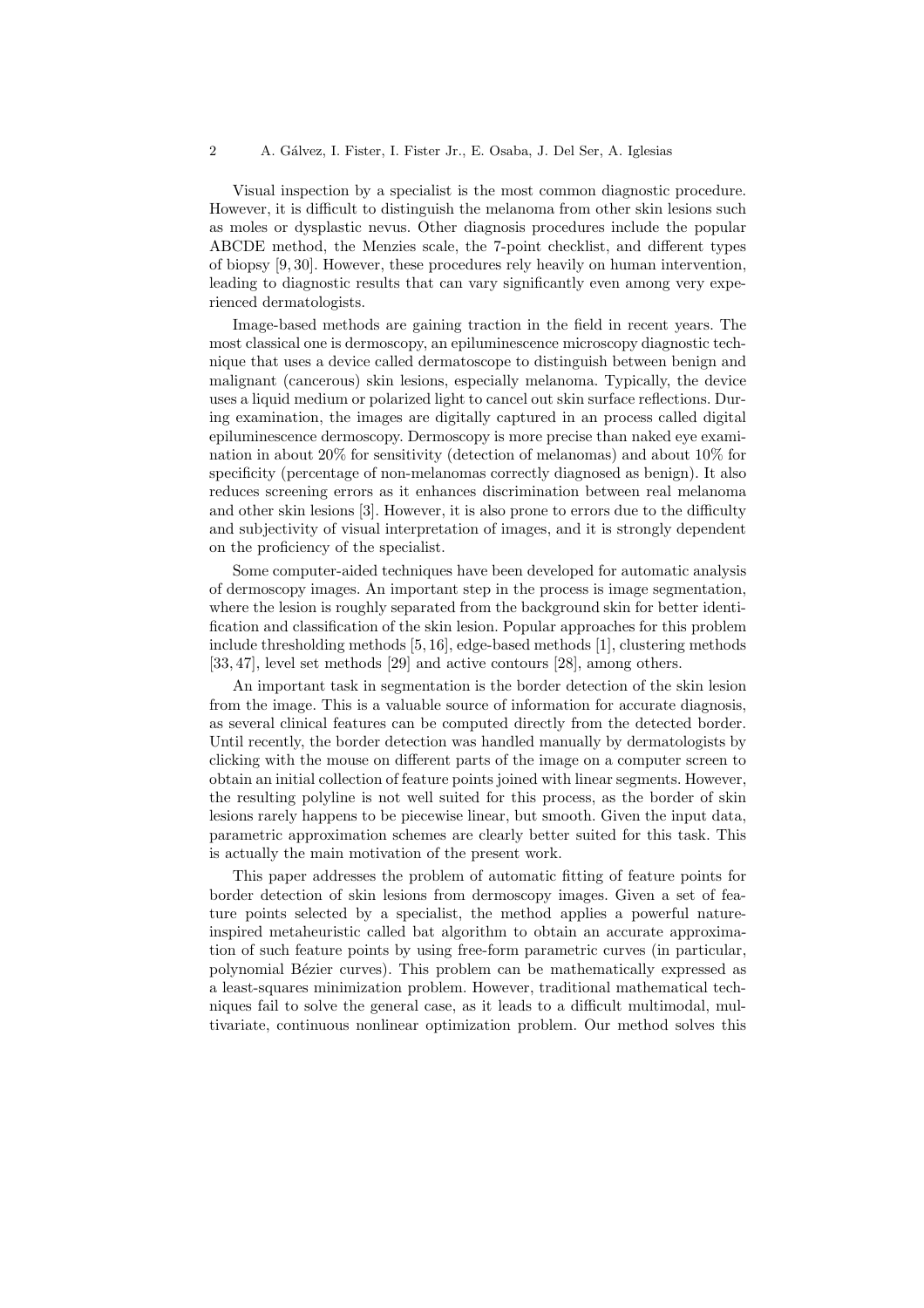minimization problem without any previous knowledge about the problem beyond the data points. Two illustrative examples of skin lesions are used to discuss the performance of the method. Our results show that the developed method is a promising one to solve the tackled problem and it can be applied for semiautomatic segmentation of medical images.

The structure of this paper is as follows: Section 2 describes some previous work on parametric curve approximation. Then, Section 3 describes the bat algorithm. Our proposed method is described in detail in Section 4, and the experimental results are briefly discussed in Section 5.

#### 2 Previous Work

Mathematically, the problem of data approximation with parametric curves can be formulated as an optimization problem, mostly solved through numerical procedures [6, 22]. Other methods use error bounds [31], curvature-based squared distance minimization [38], or dominant points [32]. These methods require some particular constraints (such as high differentiability, noiseless data) which are not commonly met in real-world applications. Later on, it was shown that artificial intelligence techniques (mostly based on neural networks) can improve such results, either alone [17, 18, 26], combined with partial differential equations [4], generalized to functional networks [19], combining functional networks and genetic algorithms [15], or using support vector machines [21].

Other approaches are based on computational intelligence, mainly natureinspired metaheuristic techniques [?,25, 40]. Metaheuristic approaches applied to this problem include genetic algorithms [45, 46], particle swarm optimization [10], artificial immune systems [14, 37], firefly algorithm [11, 12] and memetic approaches [13]. However, these methods are designed for explicit curves and are not applicable to the parametric case. In this paper we aim at filling this gap by applying a method called bat algorithm, described in next section. Given a set of feature points selected by a dermatologist, the method is applied to obtain the free-form parametric Bézier curve that fits the points better in the least-squares sense, thus performing semi-automatic segmentation of dermoscopy images.

# 3 The Bat Algorithm

The *bat algorithm* is a bio-inspired swarm intelligence algorithm originally proposed by Xin-She Yang in 2010 to solve optimization problems [41–43]. The algorithm is based on the echolocation behavior of microbats, which use a type of sonar called echolocation, with varying pulse rates of emission and loudness, to detect prey, avoid obstacles, and locate their roosting crevices in the dark. The idealization of the echolocation of microbats is as follows:

1. Bats use echolocation to sense distance and distinguish between food, prey and background barriers.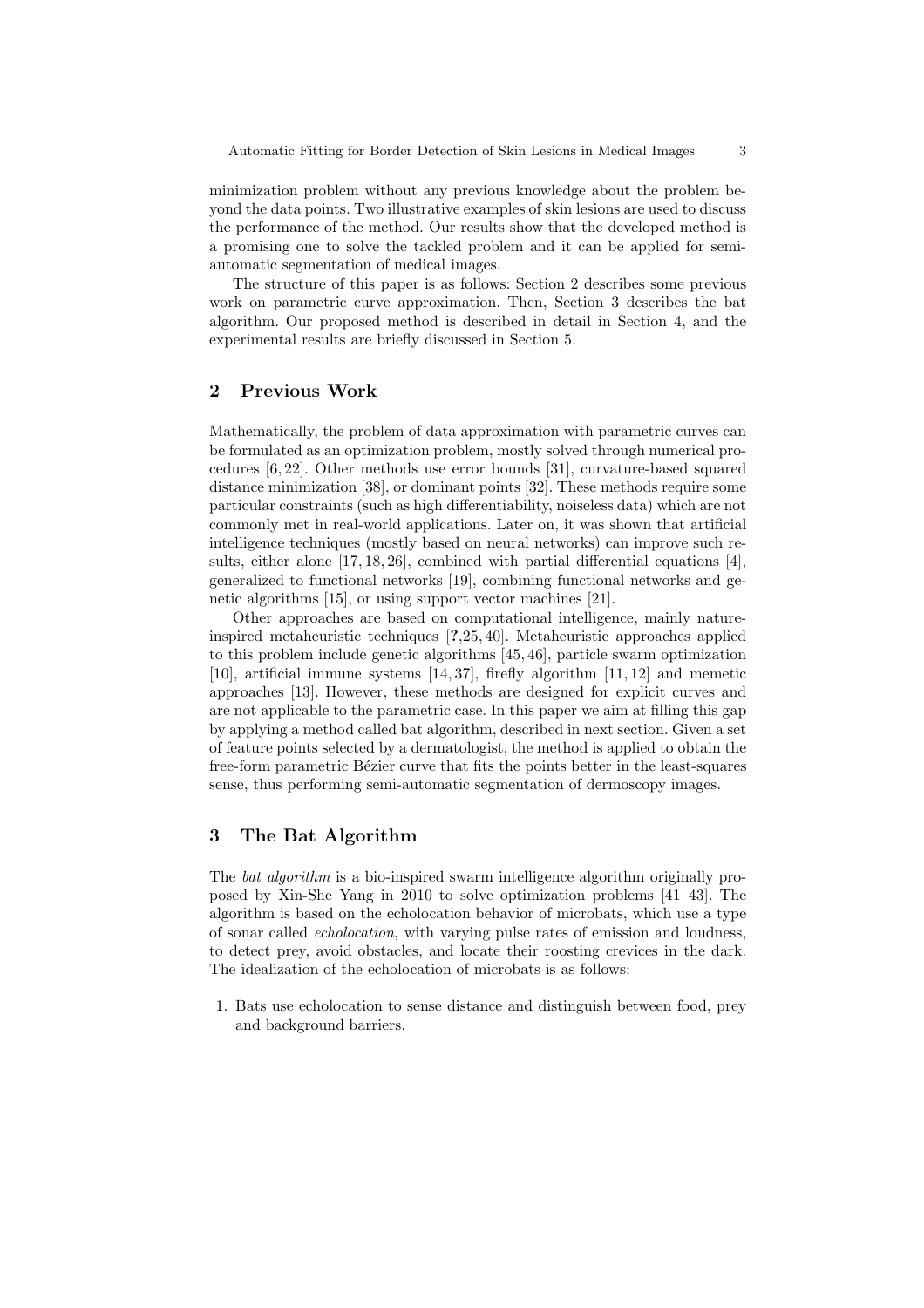Require: (Initial Parameters)

Population size:  $P$  ; Maximum number of iterations:  $\mathcal{G}_{max}$  ; Loudness: A Pulse rate:  $r$ ; Maximum frequency:  $f_{max}$ ; Dimension of the problem:  $d$ Objective function:  $\phi(\mathbf{x})$ , with  $\mathbf{x} = (x_1, \dots, x_d)^T$ ; Random number:  $\theta \in U(0, 1)$ 1:  $q \leftarrow 0$ 2: Initialize the bat population  $\mathbf{x}_i$  and  $\mathbf{v}_i$ ,  $(i = 1, \ldots, n)$ 3: Define pulse frequency  $f_i$  at  $\mathbf{x}_i$ 4: Initialize pulse rates  $r_i$  and loudness  $A_i$ 5: while  $g < \mathcal{G}_{max}$  do 6: for  $i = 1$  to  $P$  do 7: Generate new solutions by using eqns.  $(1)-(3)$ 8: if  $\theta > r_i$  then  $9:$  $e^{best} \leftarrow s^g$ //select the best current solution 10:  $\qquad \qquad \mathbf{ls}^{best} \leftarrow \mathbf{ls}^g$ //generate a local solution around  $\mathbf{s}^{best}$ 11: end if 12: Generate a new solution by local random walk 13: **if**  $\theta < A_i$  and  $\phi(\mathbf{x_i}) < \phi(\mathbf{x^*})$  then 14: Accept new solutions, increase  $r_i$  and decrease  $A_i$ 15: end if 16: end for 17:  $g \leftarrow g + 1$ 18: end while 19: Rank the bats and find current best  $x^*$ 20: return  $x^*$ 

Algorithm 1: Bat algorithm pseudocode

- 2. Each virtual bat flies randomly with a velocity  $v_i$  at position (solution)  $\mathbf{x}_i$  with a fixed frequency  $f_{min}$ , varying wavelength  $\lambda$  and loudness  $A_0$  to search for prey. As it searches and finds its prey, it changes wavelength (or frequency) of their emitted pulses and adjust the rate of pulse emission  $r$ , depending on the proximity of the target.
- 3. It is assumed that the loudness will vary from an (initially large and positive) value  $A_0$  to a minimum constant value  $A_{min}$ .

Some additional assumptions are advisable for further efficiency. For instance, we assume that the frequency f evolves on a bounded interval  $[f_{min}, f_{max}]$ . This means that the wavelength  $\lambda$  is also bounded, because f and  $\lambda$  are related to each other by the fact that the product  $\lambda$ . f is constant. For practical reasons, it is also convenient that the largest wavelength is chosen such that it is comparable to the size of the domain of interest (the search space for optimization problems). For simplicity, we can assume that  $f_{min} = 0$ , so  $f \in [0, f_{max}]$ . The rate of pulse can simply be in the range  $r \in [0, 1]$ , where 0 means no pulses at all, and 1 means the maximum rate of pulse emission. With these idealized rules indicated above, the basic pseudo-code of the bat algorithm is shown in Algorithm 1. Basically, the algorithm considers an initial population of  $P$  individuals (bats). Each bat, representing a potential solution of the optimization problem, has a location  $x_i$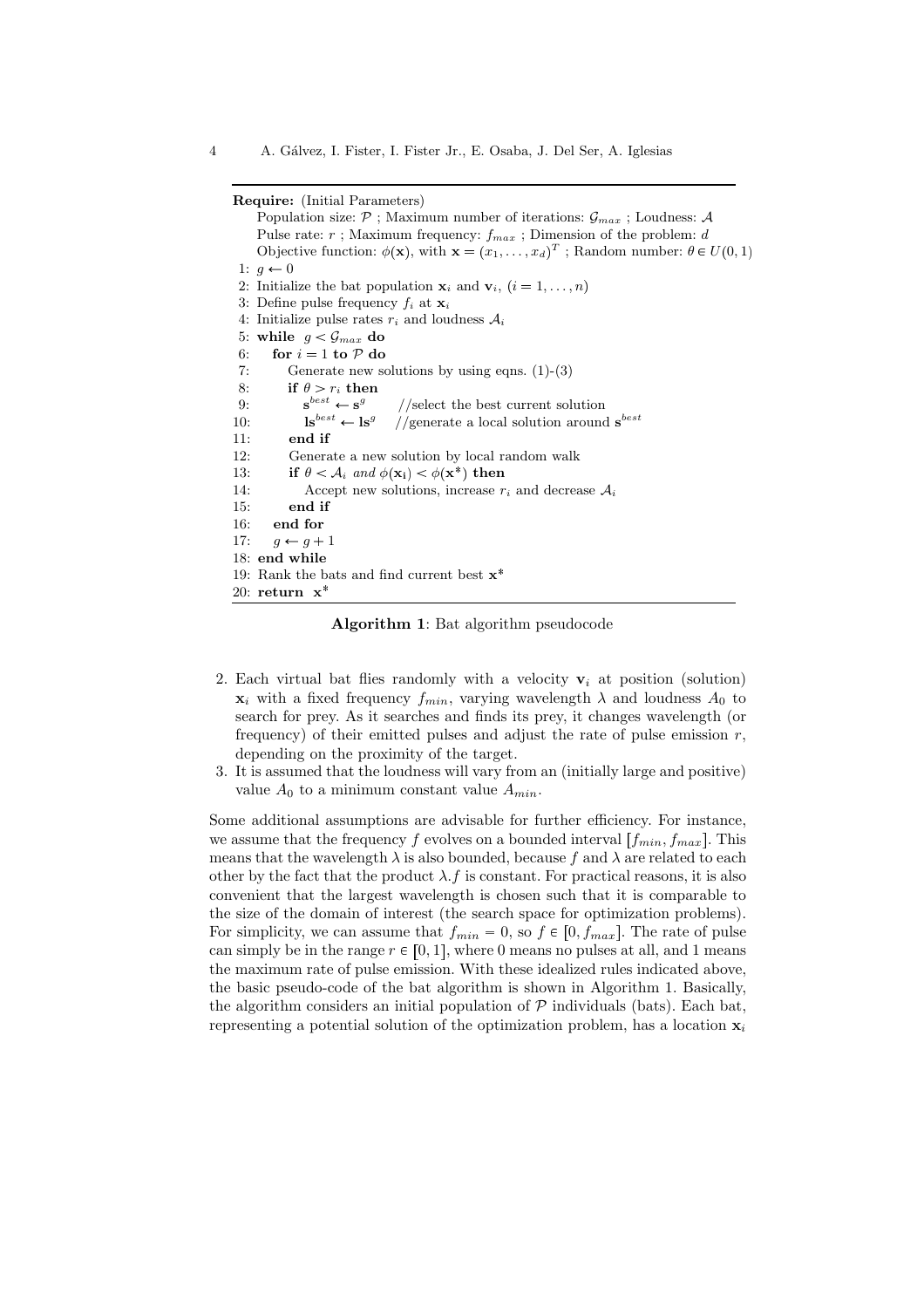and velocity  $v_i$ . The algorithm initializes these variables with random values within the search space. Then, the pulse frequency, pulse rate, and loudness are computed for each individual bat. Then, the swarm evolves in a discrete way over iterations, like time instances until the maximum number of iterations,  $\mathcal{G}_{max}$ , is reached. For each generation q and each bat, new frequency, location and velocity are computed according to the following evolution equations:

$$
f_i^g = f_{min}^g + \beta (f_{max}^g - f_{min}^g) \tag{1}
$$

$$
\mathbf{v}_i^g = \mathbf{v}_i^{g-1} + \left[\mathbf{x}_i^{g-1} - \mathbf{x}^*\right] f_i^g \tag{2}
$$

$$
\mathbf{x}_i^g = \mathbf{x}_i^{g-1} + \mathbf{v}_i^g \tag{3}
$$

where  $\beta \in [0,1]$  follows the random uniform distribution, and  $\mathbf{x}^*$  represents the current global best location (solution), which is obtained through evaluation of the objective function at all bats and ranking of their fitness values. The superscript  $(.)^g$  is used to denote the current generation g. The best current solution and a local solution around it are probabilistically selected according to some given criteria. Then, search is intensified by a local random walk. For this local search, once a solution is selected among the current best solutions, it is perturbed locally through a random walk of the form:  $\mathbf{x}_{new} = \mathbf{x}_{old} + \epsilon \mathcal{A}^g$ , where  $\epsilon$  is a uniform random number on  $[-1, 1]$  and  $\mathcal{A}^g = \langle \mathcal{A}^g_i \rangle$ , is the average loudness of all the bats at generation  $q$ . If the new solution achieved is better than the previous best one, it is probabilistically accepted depending on the value of the loudness. In that case, the algorithm increases the pulse rate and decreases the loudness. This process is repeated for the given number of iterations. In general, the loudness decreases once a new best solution is found, while the rate of pulse emission decreases. For simplicity, the following values are commonly used:  $A_0 = 1$  and  $A_{min} = 0$ , assuming that this latter value means that a bat has found the prey and temporarily stop emitting any sound. The evolution rules for loudness and pulse rate are as:  $A_i^{g+1} = \alpha A_i^g$  and  $r_i^{g+1} = r_i^0[1 - exp(-\gamma g)]$  where  $\alpha$  and  $\gamma$  are constants. Note that for any  $0 < \alpha < 1$  and any  $\gamma > 0$  we have:  $\mathcal{A}_i^g \to 0, r_i^g \to r_i^0$  as  $g \to \infty$ . Generally, each bat should have different values for loudness and pulse emission rate, which can be achieved by randomization. To this aim, we can take an initial loudness  $\mathcal{A}_{i}^{0} \in (0, 2)$  while the initial emission rate  $r_i^0$  can be any value in the interval  $[0, 1]$ . Loudness and emission rates will be updated only if the new solutions are improved, an indication that the bats are moving towards the optimal solution.

Bat algorithm is a very promising method that has already been successfully applied to several problems, such as multilevel image thresholding [2], economic dispatch [27], B-spline curve reconstruction [20], optimal design of structures in civil engineering [24], robotics [34–36], fuel arrangement optimization [23], planning of sport training sessions [8], and many others. The interested reader is also referred to the general paper in [44] for a comprehensive review of the bat algorithm, its variants and other interesting applications.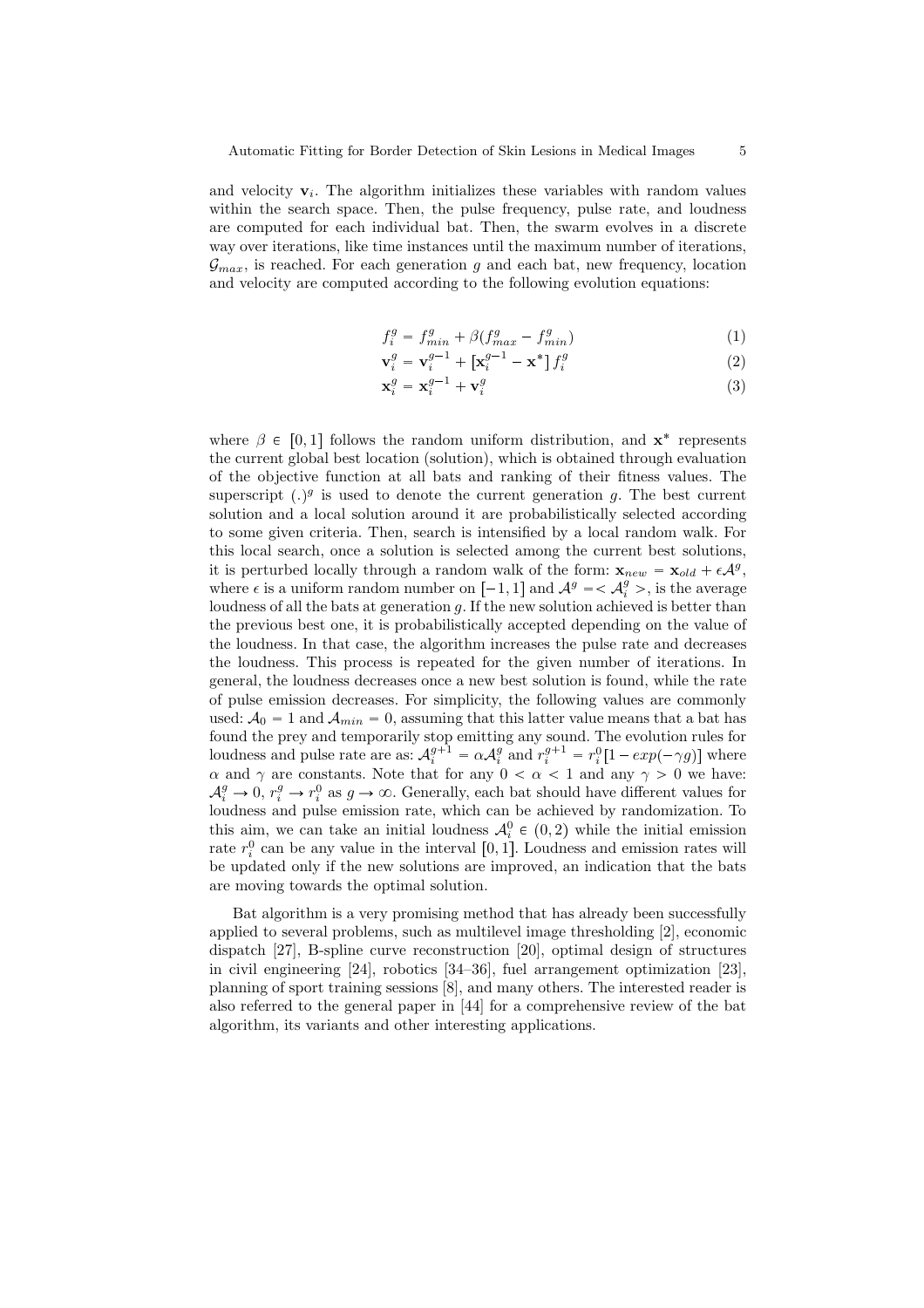# 4 The Proposed Method

For data fitting we consider a free-form parametric Bézier curve  $\Phi(\tau)$  of degree  $\eta$ , defined as:

$$
\Phi(\tau) = \sum_{j=0}^{\eta} \Delta_j \phi_j^{\eta}(\tau)
$$
\n(4)

where  $\Delta_j$  are vector coefficients called *control points*,  $\phi_j^{\eta}(\tau)$  are the *Bernstein* polynomials of index j and degree  $\eta$ , given by:

$$
\phi_j^{\eta}(\tau) = \binom{\eta}{j} \tau^j (1 - \tau)^{\eta - j}
$$

with  $\int_{0}^{\eta}$ j  $=\frac{\eta!}{\eta!}$  $\frac{\partial}{\partial i}$  and  $\tau$  is the *curve parameter*, defined on a finite interval [0, 1]. Note that in this paper vectors are denoted in bold. By convention,  $0! = 1$ .

Suppose that we are provided with a list of data points  ${\{\Theta_\mu\}}_{\mu=1,\dots,\chi}$  in  $\mathbb{R}^2$ selected by a trained dermatologist from dermoscopy images. This list  $\{\Theta_{\mu}\}\$ is always sorted and then joined to define a border between a skin lesion and the skin background, thus enclosing a region that contains the full skin lesion under analysis. Our goal is to compute the curve  $\mathbf{\Phi}(\tau)$  approximating the data points better in the least-squares sense. This approximation scheme is particularly adequate to describe the border through a smooth mathematical equation instead of a (possibly large) list of data points connected by straight lines. To do so, we have to minimize the least-squares error,  $\gamma$ , defined as the sum of squares of the residuals:

$$
\Upsilon = \sum_{\mu=1}^{\chi} \left( \mathbf{\Theta}_{\mu} - \sum_{j=0}^{\eta} \mathbf{\Delta}_{j} \phi_{j}^{\eta}(\tau_{\mu}) \right)^{2} \tag{5}
$$

where we need a parameter value  $\tau_{\mu}$  to be associated with each data point  $\mathbf{\Theta}_{\mu}, \mu = 1, \ldots, \chi$ . Considering the column vectors  $\mathbf{\Phi}_j = (\phi_j^{\eta}(\tau_1), \ldots, \phi_j^{\eta}(\tau_{\chi}))^T$ ,  $j = 0, \ldots, \eta$ , where  $(.)^T$  means transposition, and  $\bar{\mathbf{\Theta}} = (\dot{\mathbf{\Theta}_1}, \ldots, \mathbf{\Theta}_{\chi}),$  Eq. (5) becomes the following system of equations (called the normal equation):

$$
\begin{pmatrix}\n\boldsymbol{\Phi}_0^T \cdot \boldsymbol{\Phi}_0 \dots \boldsymbol{\Phi}_\eta^T \cdot \boldsymbol{\Phi}_0 \\
\vdots \quad \vdots \quad \vdots \\
\boldsymbol{\Phi}_0^T \cdot \boldsymbol{\Phi}_\eta \dots \boldsymbol{\Phi}_\eta^T \cdot \boldsymbol{\Phi}_\eta\n\end{pmatrix}\n\begin{pmatrix}\n\boldsymbol{\Delta}_0 \\
\vdots \\
\boldsymbol{\Delta}_\eta\n\end{pmatrix} = \begin{pmatrix}\n\bar{\boldsymbol{\Theta}} \cdot \boldsymbol{\Phi}_0 \\
\vdots \\
\bar{\boldsymbol{\Theta}} \cdot \boldsymbol{\Phi}_\eta\n\end{pmatrix}
$$
\n(6)

which can be compacted as:

$$
M D = R \tag{7}
$$

with  $\mathcal{M} =$  $\lceil x \rceil$  $\overline{j=1}$  $\phi_l^{\eta}(\tau_j)\phi_i^{\eta}(\tau_j)$ -,  $\mathcal{R} =$  $\lceil x \rceil$  $\overline{j=1}$  $\Theta_j \phi_l^{\eta}(\tau_j)$ for  $i, l = 0, \ldots, \eta$ . If values

are assigned to the  $\tau_i$ , Eq. (7) is a classical linear least-squares minimization that can readily be solved by standard numerical techniques. But if the  $\tau_i$  are unknowns, the problem becomes more difficult. Since the blending functions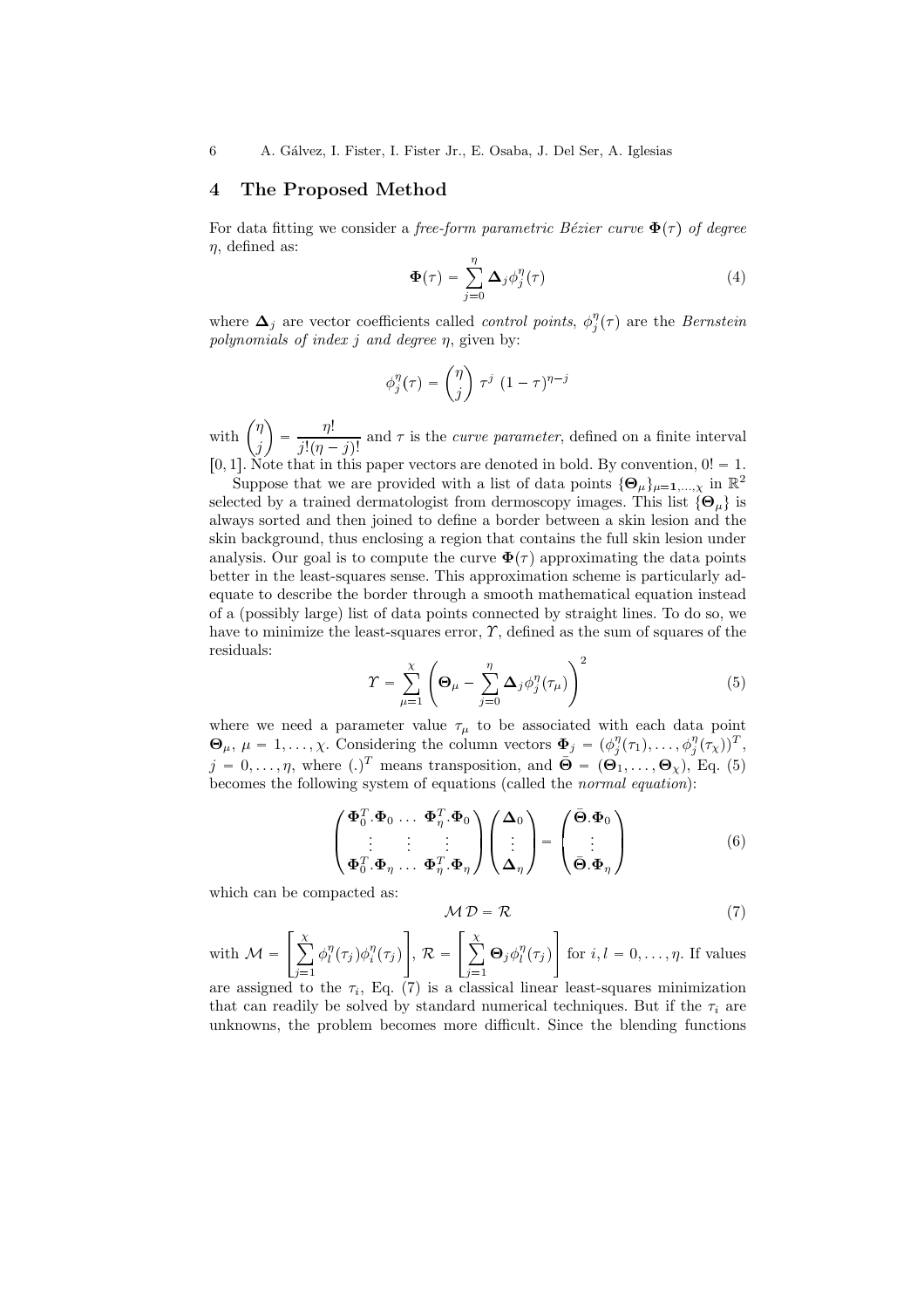$\phi_j^{\eta}(\tau)$  are nonlinear in  $\tau$ , it is a nonlinear continuous optimization problem. It is also a multimodal problem, since there might be arguably more than one data parameterization vector leading to the optimal solution. As a conclusion, solving the parameterization problem leads to a difficult multimodal, multivariate, continuous, nonlinear optimization problem.

We solve this general problem by applying the bat algorithm described above to determine suitable parameter values for the least-squares minimization of functional  $\gamma$  according to (5). To this aim, each bat (potential solution) is a parametric vector  $\mathcal{T}^k = (\tau_1^k, \tau_2^k, \dots, \tau_\chi^k) \in [0, 1]^\chi$ , where the  $\{\tau_\mu^k\}_{\mu=1,\dots,\chi}$  are strictly increasing parameters. These parametric vectors are initialized with random values and then sorted. Application of our method yields new bats representing the potential solutions of this optimization problem. The process is performed iteratively for a given number of iterations  $\mathcal{G}_{max}$ , until the convergence of the minimization of the error is eventually achieved. The bat with the best global value for our fitness function is taken as the final solution of our problem.

A critical issue for bat algorithm is the parameter tuning, which is wellknown to be problem-dependent. Our choice has been fully empirical. We set the population size to 100 bats, as larger values increase the computational time without any significant improvement of the fitness function. The initial and minimum loudness,  $f_{max}$ , and parameter  $\alpha$  are set to 0.5, 0, 2, and 0.6, respectively. We also set the initial pulse rate and parameter  $\gamma$  to 0.5 and 0.4, respectively. However, our results do not change significantly when varying these values slightly. All executions are performed for a total of 10,000 iterations.

All the computational work in this paper has been performed on a personal PC with a 2.6 GHz. Intel Core i7 processor and 8 GB. of RAM. The source code has been implemented by the authors in the programming language of the popular numerical program Matlab, version 2015b.

# 5 Experimental Results

Our method has been applied to several examples of skin lesion images obtained from a digital image archive of the University Medical Center of Groningen, The Netherlands, which is currently open access for research purposes. In this paper we analyze only two of them because of limitations of space. They have been carefully chosen so that they have a good visual appearance in terms of brightness and contrast, thus making it easier to appreciate our graphical results. They are displayed in Figure 1 and correspond to two dermoscopy images from which a collection of 162 and 220 feature points respectively have been marked by a specialist. They are displayed as red empty circles in Figure 2 for both cases. We applied our method to these examples by using Bézier curves of different degrees, and then selecting those minimizing the least-squares functional in Eq. (5). The best fitting Bézier curves obtained by our method, corresponding to  $n = 55$  and  $n = 40$  respectively, are displayed as a blue solid line in Fig. 2 left and right, respectively. The figure also displays the feature points reconstructed by our method as blue stars. As the reader can see, the method obtains a very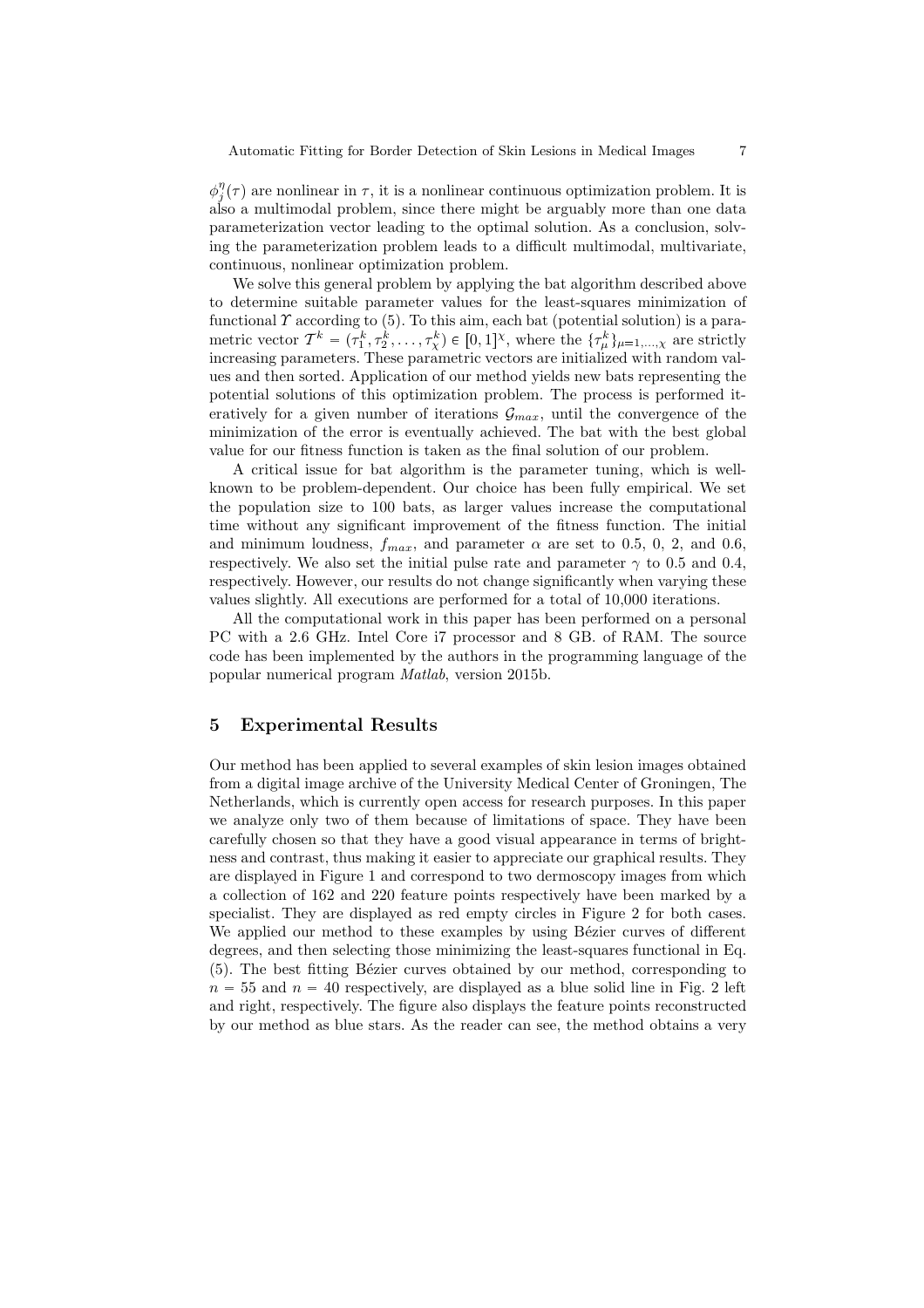

Fig. 1. Dermoscopy images of skin lesions used in this paper.



Fig. 2. Automatic fitting of the feature points for border detection for the examples in Figure 1: feature points (red empty circles), best fitting Bézier curve (solid blue line) and reconstructed feature points (blue stars).

good fitting of the data points. This observation is confirmed by our numerical results, where we obtain a value of  $\Upsilon = 1.72959$  for the first example and  $\Upsilon = 1.80875$  for the second one. We also computed the RMSE (root-mean square error), given by:  $RMSE = \sqrt{\frac{\gamma}{\chi}}$  and obtained a value of  $1.0321 \times 10^{-1}$  and  $9.0672 \times 10^{-2}$ , respectively. We also noticed that the approximation is not optimal yet, as expected from an approximation method. In particular, the original data seems to be slightly more oscillating than the reconstructed curve in both cases. We remark, however, that a perfect matching between the original and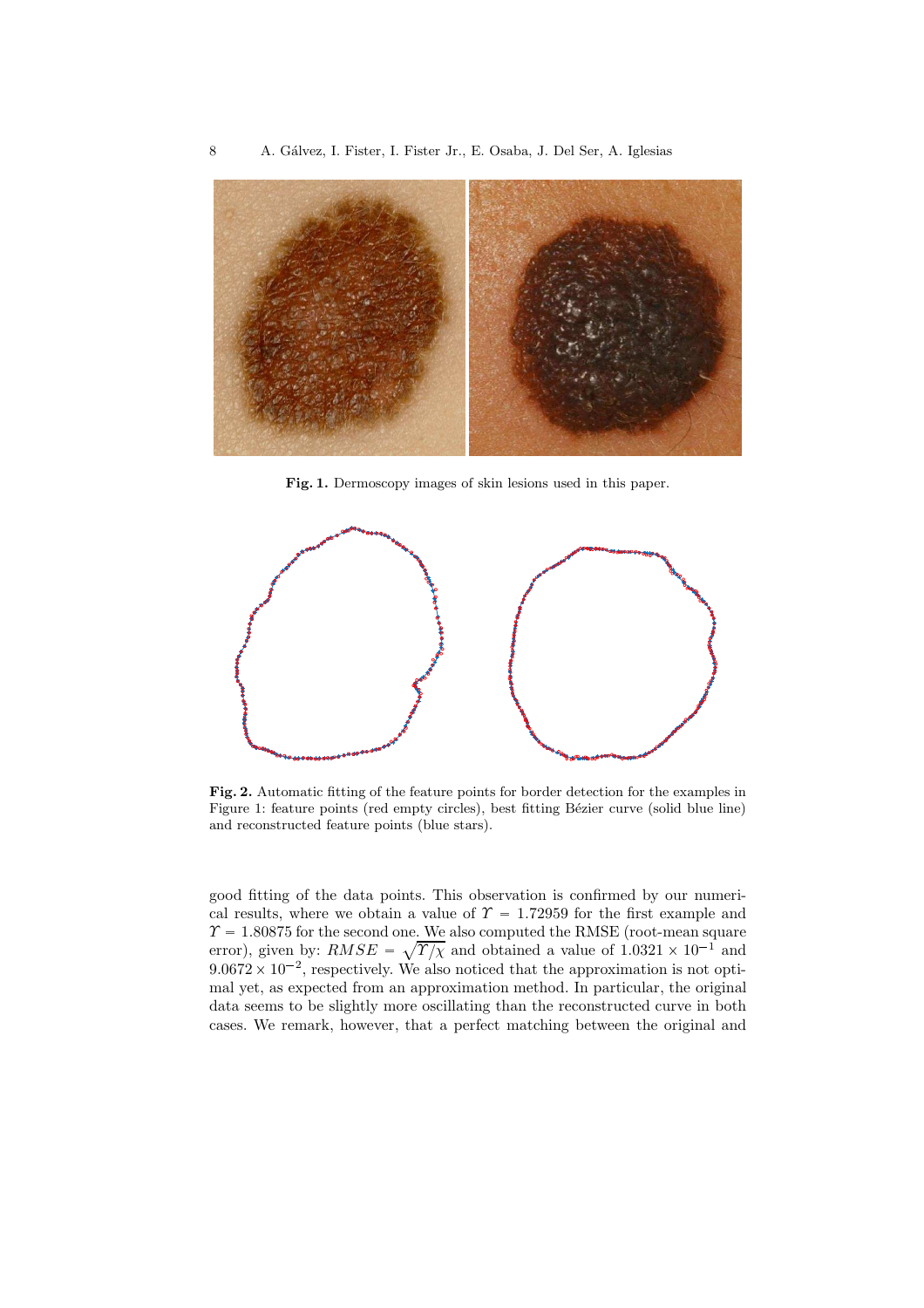

Fig. 3. Convergence diagrams for the examples in Figure 2.

the reconstructed features points is not actually required for clinical practice; the accuracy of our results (even if not totally optimal) is generally considered adequate for early diagnosis purposes. Figure 3 shows the convergence diagram of our method (i.e. the fitness function value  $\gamma$  vs. the number of iterations) for both examples.

#### 6 Conclusions and Future Work

In this paper we address the problem of automatic fitting of feature points for border detection of skin lesions. Given a set of feature points selected by a dermatologist from a dermoscopy image, we apply the bat algorithm to obtain the free-form parametric Bézier curve that fits such points better in the least-squares sense. Our experimental results on two examples of skin lesions show that the method performs quite well and might be applied to automatic fitting of feature points for border detection in medical images. Thi segmentation procedure is very useful for early diagnosis of melanoma and other skin diseases.

Regarding our plans for future work in the field, the present method can be improved in several ways. We plan to extend this approach by using piecewise polynomial schemes for better accuracy. We also plan to include some recent methods based on fusion thresholding and related techniques to obtain the initial feature points without (or with minimal) human intervention to the aim to perform image segmentation in a more automatic way. We also plan to apply this technique to other interesting problems in other fields of medical imaging, not only dermoscopy images.

# Acknowledgments

This research work has been kindly supported by the project PDE-GIR of the European Union's Horizon 2020 research and innovation programme, Marie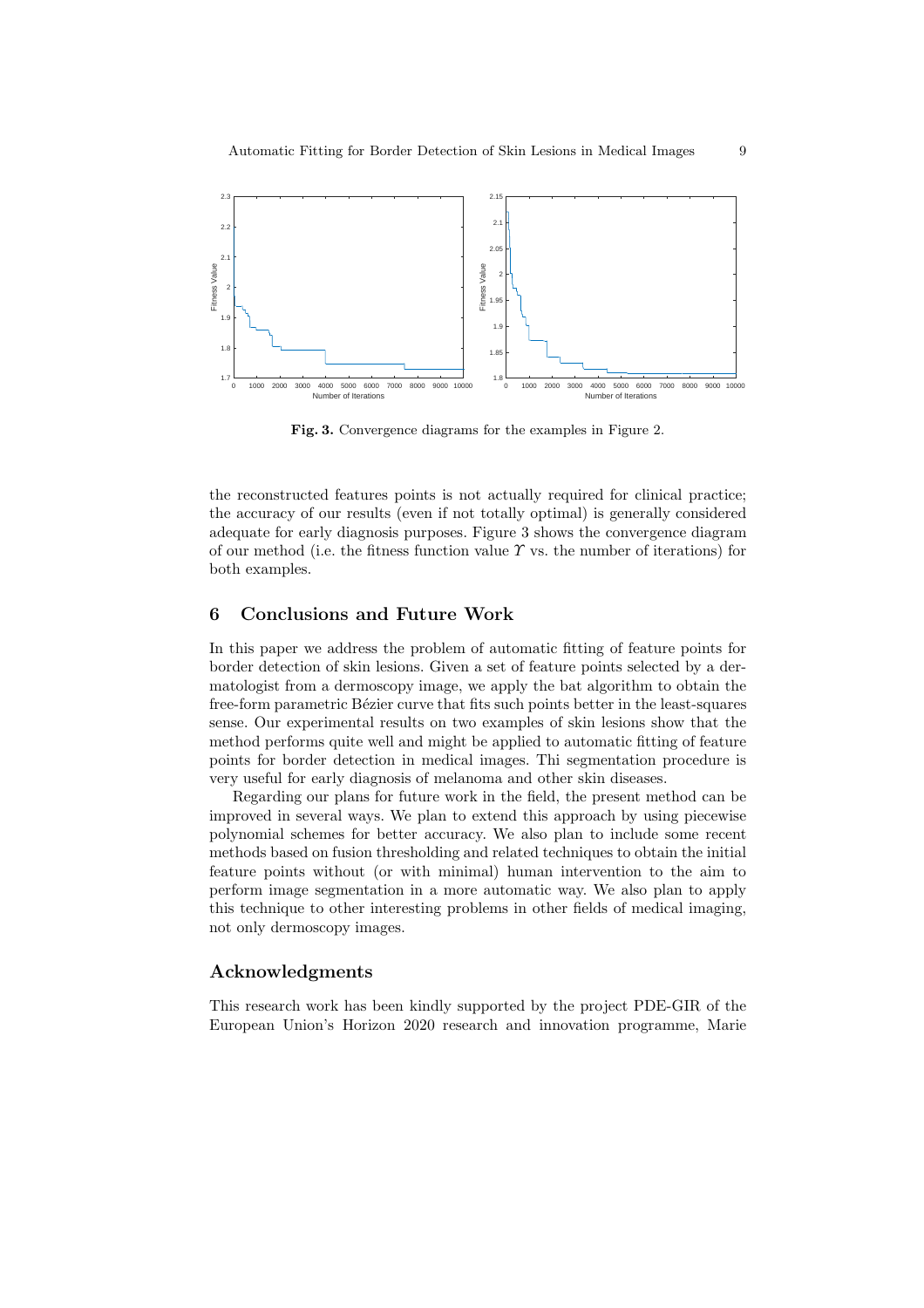Sklodowska-Curie grant agreement No 778035, the Spanish Ministry of Economy and Competitiveness (Computer Science National Program) under grant #TIN2017-89275-R of the Agencia Estatal de Investigación and European Funds FEDER (AEI/FEDER, UE), the project  $\#JU12$  of SODERCAN and European Funds FEDER (SODERCAN/FEDER UE), the Slovenian Research Agency (Research Core Funding No. P2-0057), and the project EMAITEK of the Basque Government.

## References

- 1. Abbas, A.A., Guo, X., Tan, W.H., Jalab, H.A.: Combined spline and B-spline for an improved automatic skin lesion segmentation in dermoscopic images using optimal color channel. *Journal of Medical Systems*, 38, 80–80 (2014).
- 2. Alihodzic, A., Tuba, M.: Improved bat algorithm applied to multilevel image thresholding. *The Scientific World Journal*, 2014, article ID 176718, 16 pages (2014).
- 3. Argenziano, G., Soyer, H.P., De Giorgi, V.: *Dermoscopy: A Tutorial*. EDRA Medical Publishing & New Media (2002).
- 4. Barhak, J., Fischer, A.: Parameterization and reconstruction from 3D scattered points based on neural network and PDE techniques. *IEEE Trans. on Visualization and Computer Graphics*, 7(1) 1–16 (2001).
- 5. M. E. Celebi, H. Iyatomi, H., Schaefer, G., Stoecker, W.V.: Lesion border detection in dermoscopy images. *Computerized Medical Imaging and Graphics*, 33(2) 148–153  $(2009)$
- 6. Dierckx, P.: *Curve and Surface Fitting with Splines*. Oxford University Press, Oxford (1993).
- 7. Engelbrecht, A.P.: *Fundamentals of Computational Swarm Intelligence*. John Wiley and Sons, Chichester, England (2005).
- 8. Fister, I., Rauter, S., Yang, X.-S.., Ljubic, K., Fister Jr., I.: Planning the sports training sessions with the bat algorithm. *Neurocomputing*, 149, Part B, 993–1002  $(2015)$ .
- 9. Friedman, R.J., Rigel, D.S., Kopf, A.W.: Early detection of malignant melanoma: The role of physician examination and self-examination of the skin. *Cancer Journal for Clinicians*, 35(3), 130–151 (1985).
- 10. G´alvez, A., Iglesias A.: Efficient particle swarm optimization approach for data fitting with free knot B-splines. *Computer-Aided Design*, 43(12) 1683–1692 (2011).
- 11. G´alvez, A., Iglesias, A.: Firefly algorithm for explicit B-Spline curve fitting to data points. *Mathematical Problems in Engineering*, (2013) Article ID 528215, 12 pages.
- 12. G´alvez A., Iglesias A.: From nonlinear optimization to convex optimization through firefly algorithm and indirect approach with applications to CAD/CAM. *The Scientific World Journal*, (2013) Article ID 283919, 10 pages.
- 13. Gálvez A., Iglesias A.: New memetic self-adaptive firefly algorithm for continuous optimization. *International Journal of Bio-Inspired Computation*, 8(5), 300–317 (2016).
- 14. G´alvez A., Iglesias A., Avila, A., Otero, C., Arias, R., Manchado, C.: Elitist clonal selection algorithm for optimal choice of free knots in B-spline data fitting. *Applied Soft Computing*, 26, 90-106 (2015).
- 15. Gálvez, A., Iglesias, A., Cobo, A., Puig-Pey, J., Espinola, J.: Bézier curve and surface fitting of 3D point clouds through genetic algorithms, functional networks and least-squares approximation. *Lectures Notes in Computer Science*, 4706, 680– 693 (2007).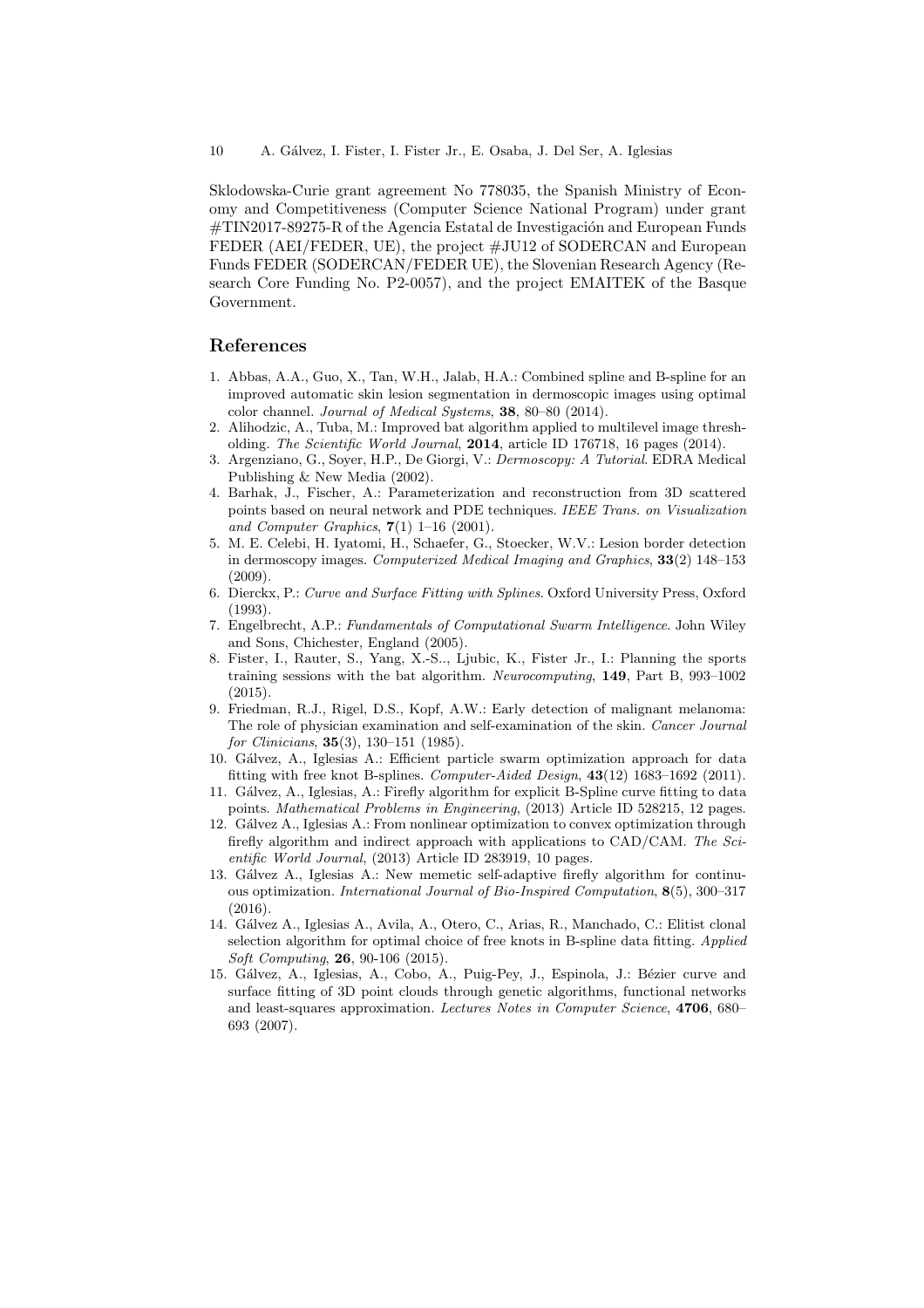Automatic Fitting for Border Detection of Skin Lesions in Medical Images 11

- 16. Garnavi, R. Aldeen, M., Celebi, M.E., Varigos, G., Finch, S.: Border detection in dermoscopy images using hybrid thresholding on optimized color channels. *Computerized Medical Imaging and Graphics*, 35(2), 105–115 (2011).
- 17. Gu, P., Yan, X.: Neural network approach to the reconstruction of free-form surfaces for reverse engineering. *Computer-Aided Design* 27(1), 59–64 (1995).
- 18. Hoffmann, M.: Numerical control of Kohonen neural network for scattered data approximation. *Numerical Algorithms*, 39, 175–186 (2005).
- 19. Iglesias, A., Echevarría, G., Gálvez, A.: Functional networks for B-spline surface reconstruction. *Future Generation Computer Systems*, 20(8), 1337–1353 (2004).
- 20. Iglesias, A., G´alvez, A., Collantes, M.: Multilayer embedded bat algorithm for Bspline curve reconstruction. *Integrated Computer-Aided Engineering*, 24(4), 385–399 (2017).
- 21. Jing, L., Sun, L.: Fitting B-spline curves by least squares support vector machines. In: *Proc. of the 2nd. Int. Conf. on Neural Networks & Brain*. Beijing (China). IEEE Press (2005) 905–909.
- 22. Jupp, D.L.B.: Approximation to data by splines with free knots. *SIAM Journal of Numerical Analysis*, 15, 328–343 (1978).
- 23. Kashi, S., Minuchehr, A., Poursalehi, N., Zolfaghari, A.: Bat algorithm for the fuel arrangement optimization of reactor core. *Annals of Nuclear Energy*, 64, 144–151 (2014).
- 24. Kaveh, A.,Zakian, P.: Enhanced bat algorithm for optimal design of skeletal structures. *Asian Journal Civil Engineering*, 15(2), 179–212 (2014).
- 25. Kennedy, J., Eberhart, R.C., Shi, Y.: *Swarm Intelligence*. Morgan Kaufmann Publishers, San Francisco (2001).
- 26. Knopf, G.K., Kofman, J.: Adaptive reconstruction of free-form surfaces using Bernstein basis function networks. *Engineering Applications of Artificial Intelligence*, 14(5), 577–588 (2001).
- 27. Latif, A., Palensky, P.: Economic dispatch using modified bat algorithm. *Algorithms*, 7(3), 328–338 (2014).
- 28. Ma, Z., Tavares, J.M.: A novel approach to segment skin lesions in dermoscopic images based on a deformable model. *IEEE Journal of Biomedical and Health Informatics*, 20, 615–623 (2016).
- 29. Machado, D.A., Giraldi, G., Novotny, A.A.: Multi-object segmentation approach based on topological derivative and level set method. *Integrated Computer-Aided Engineering*, 18, 301–311 (2011).
- 30. Nachbar, F., Stolz, W., Merkle, T., Cognetta, A.B., Vogt, T., Landthaler, M., Bilek, P., Braun-Falco, O., Plewig, G.: The ABCD rule of dermatoscopy. High prospective value in the diagnosis of doubtful melanocytic skin lesions. *Journal American Academy of Dermatology*, 30(4), 551–559 (1994).
- 31. Park, H.: An error-bounded approximate method for representing planar curves in B-splines. *Computer Aided Geometric Design* 21, 479–497 (2004).
- 32. Park, H., Lee, J.H.: B-spline curve fitting based on adaptive curve refinement using dominant points. *Computer-Aided Design* 39, 439–451 (2007).
- 33. Schmid, P.: Segmentation of digitized dermatoscopic images by two-dimensional color clustering. *IEEE Transactions on Medical Imaging*, 18(2), 164–171 (1999).
- 34. Suárez, P., Iglesias, A.: Bat algorithm for coordinated exploration in swarm robotics. *Advances in Intelligent Systems and Computing*, 514, 134–144 (2017).
- 35. Suárez, P., Gálvez, A., Iglesias, A.: Autonomous coordinated navigation of virtual swarm bots in dynamic indoor environments by bat algorithm. Int. Conf. in Swarm Intelligence, ICSI 2017. *Lecture Notes in Computer Science*, 10386, 176–184 (2017).